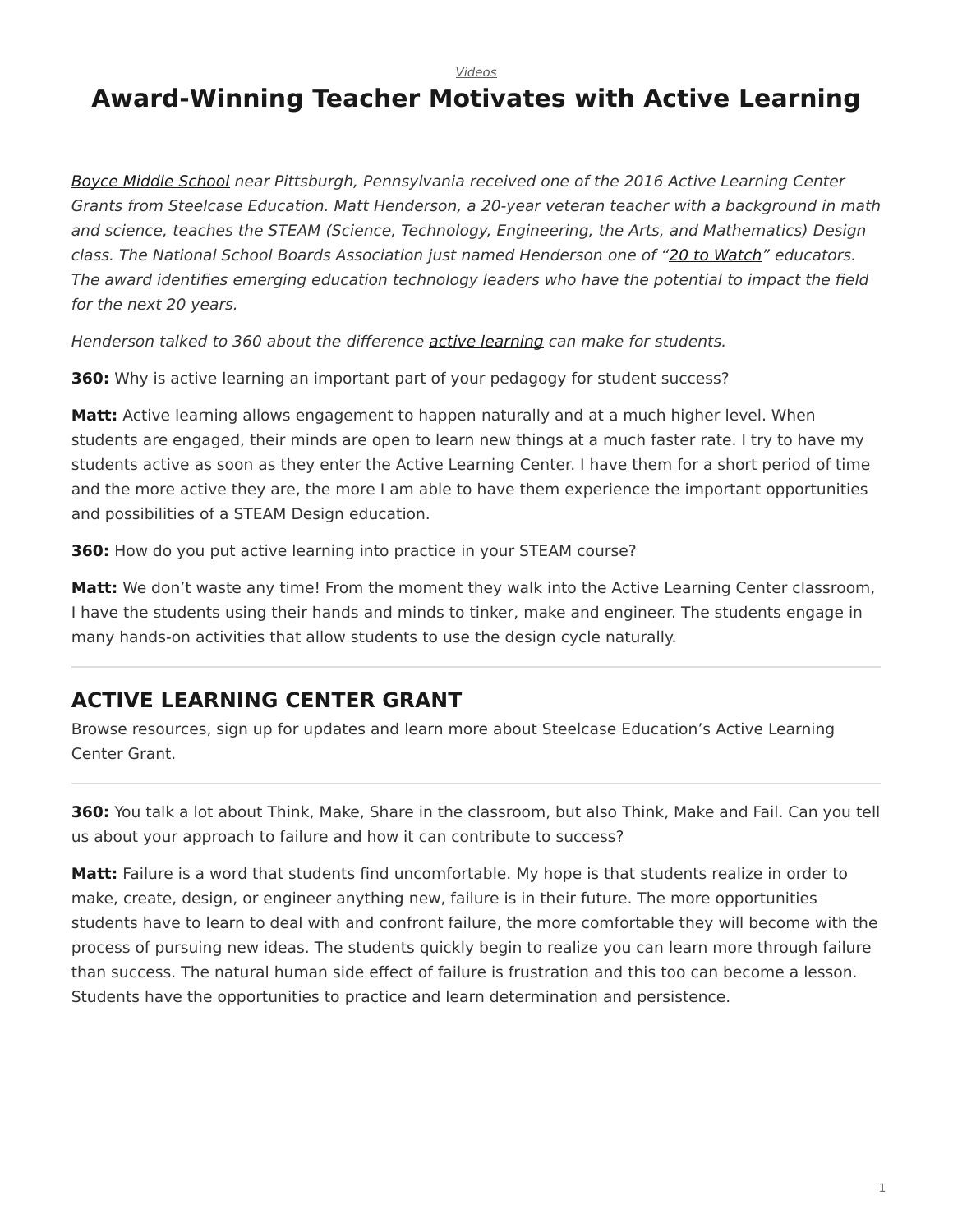## **"I truly feel that the Steelcase Active Learning Classroom is going to start an entire movement of new makers and creators in our community."**

**360:** As the STEAM teacher, what's your favorite part of the new Active Learning Classroom? How does it compare to your previous classroom?

**Matt:** My favorite part of the new classroom is having the opportunity to show students that they are capable of more than they realize. With more opportunities for engaging hands-on learning activities, I am able to have students see their success and failures at a much faster rate than in my previous classroom settings. I am able to push them further than they ever thought possible.

**360:** What differences have you seen in your students since the installation of the [Active Learning](https://www.steelcase.com/discover/information/education/active-learning-center-grant/?utm_source=360research&utm_medium=blog&utm_campaign=alcgrant&utm_content=boyceqa) [Classroom](https://www.steelcase.com/discover/information/education/active-learning-center-grant/?utm_source=360research&utm_medium=blog&utm_campaign=alcgrant&utm_content=boyceqa)?

**Matt:** The students are extremely excited to enter the classroom and very disappointed when they have to leave. When I hear students say that they would rather stay in STEAM class than go to lunch or recess, I know that I have done my job. The enthusiasm the students have to create and make is so exciting to see. I truly feel that the Steelcase Active Learning Classroom is going to start an entire movement of new makers and creators in our community and spark interest in the fields and professions of STEAM education.

**360:** Have there been any unexpected surprises since the installation of the new classroom? Anything you didn't know you'd use as much?

**Matt:** The [Buoy](https://www.steelcase.com/products/education-lounge-seating/turnstone-buoy/) stools!!! The students love these stools. There isn't a day that goes by that a student doesn't ask, "Where did you get these?" Since I only have four, I rotate the students each class, so they all have a chance to sit on the stools at least once.

**360:** What are your goals for the future of Active Learning Classrooms in your school or in the district as a whole?

**Matt:** We are hoping to extend the active learning experiences into other buildings in our district. Since we are offering STEAM Design class in our 5th and 6th grade middle school, we are looking to have this happen at our 7th and 8th grade middle school as well. We have a very well established STEAM Design program at our high school and one of my professional goals is to spark an interest in my younger students in STEAM Design and have more students enroll in the high school classes in the future.

The application period for Cycle 4 of the [ALC Grant](https://www.steelcase.com/discover/information/education/active-learning-center-grant/?utm_source=360research&utm_medium=blog&utm_campaign=alcgrant&utm_content=boyceqa) begins on Friday, December 1, 2017 and will remain open until Friday, February 2, 2018.